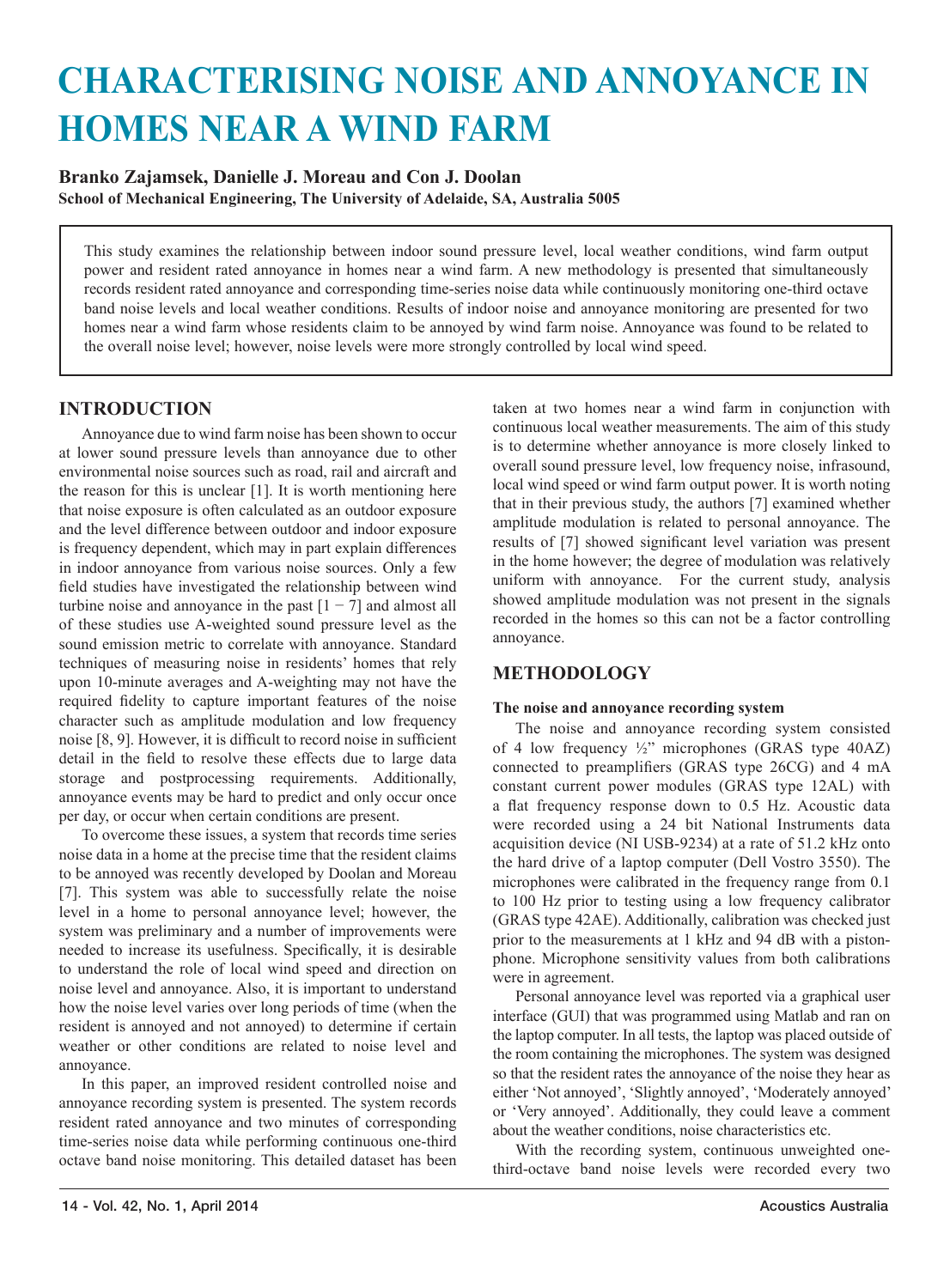minutes and saved to the hard drive of the computer. The one-third-octave band measurements were calculated using the entire two minute time-series noise sample, ensuring low levels of uncertainty. When a resident reported their personal annoyance level using the computer program, the two minute time-series noise sample during which the button was pressed was saved directly to the hard drive of the computer for further analysis. Narrow-band spectra associated with an annoyance rating are presented and have been calculated from the entire two minute time-series noise sample. It should be noted that the time-series noise samples associated with an annoyance rating were carefully analysed and there was no indication that amplitude modulation was present or related to annoyance.

#### **Test sites**

Noise and annoyance measurements have been taken in two homes near a wind farm with capacity of 111 MW in South Australia. The first home, referred to as Residence A, is located approximately 2.5 km east of the wind farm. The second home, referred to as Residence B, is located approximately 8 km west of the wind farm. The wind farm is visible from Residence A but not from Residence B. In both homes, the residents claimed to be annoyed by noise that they attributed to the wind farm in all rooms of their homes.

Local wind speed and direction were also recorded in 5 min intervals at the homes using a weather station to determine if noise level and annoyance are related to wind induced noise at the home. At Residence A, weather conditions were monitored 5 m from the house façade at a height of 1.5 m above the ground. At Residence B, weather conditions were monitored 40 m from the house façade at two heights of 1.5 m and 10 m.

Noise and annoyance testing was conducted at Residence A over the period of  $2/5/2013 - 7/5/2013$  and during this time, 20 self reported annoyance measurements were taken. Testing was conducted at Residence B over the period of 22/4/2013 – 28/4/2013 and during this time, 8 self reported annoyance measurements were recorded. It should be noted that the total number of samples measured in the two homes is small and any conclusions are limited to this dataset and cannot be made general to a resident's perception of wind farm noise.

#### **Microphone placement**

To determine the effect of room geometry and standing waves on the results, measurements were first recorded with all four microphones placed in an unoccupied room of Residence A as shown in Figure 1. The room has dimensions of 3.9 m  $\times$  3.5 m  $\times$  3 m and is located on the side of the house that faces the wind farm. In particular, one microphone (M4) was positioned close to the window and another (M3) was located 10 cm from the ground in the corner of the room. Microphones M1, M2 and M4 were all located at a height of 1.5 m from the floor. During all tests in this study, the microphones were covered with 90 mm spherical foam wind caps.

Figure 2 shows narrowband acoustic spectra measured with the four microphones in Residence A calculated from one two minute time-series noise sample. Apart from microphone M3 which was located in the corner of the room and showed an increase in amplitude compared with the others, the signals of the remaining three microphones located in the centre of the

room were essentially equivalent. As microphone placement was found to have little influence on the recorded noise signals, all remaining results presented in this paper have been taken with a single microphone located in the centre of an unoccupied room that faced the wind farm. Only indoor noise levels are presented in this paper as the focus of this study is noise and annoyance inside homes, however, a previous study by the authors has employed both indoor and outdoor microphones to examine the relationship between noise and personal annoyance [10].



Figure 1: Microphone positions (M1 − M4) in an unoccupied room of Residence A.



Figure 2: Acoustic spectra measured in Residence A at the 4 microphone positions.

## **RESULTS**

#### **Residence A**

During the complete measurement period at Residence A, 20 self-reported annoyance measurements were taken with 3 rated as 'Very Annoyed', 6 as 'Moderately Annoyed', 7 as 'Slightly Annoyed' and 4 as 'Not Annoyed'. The comments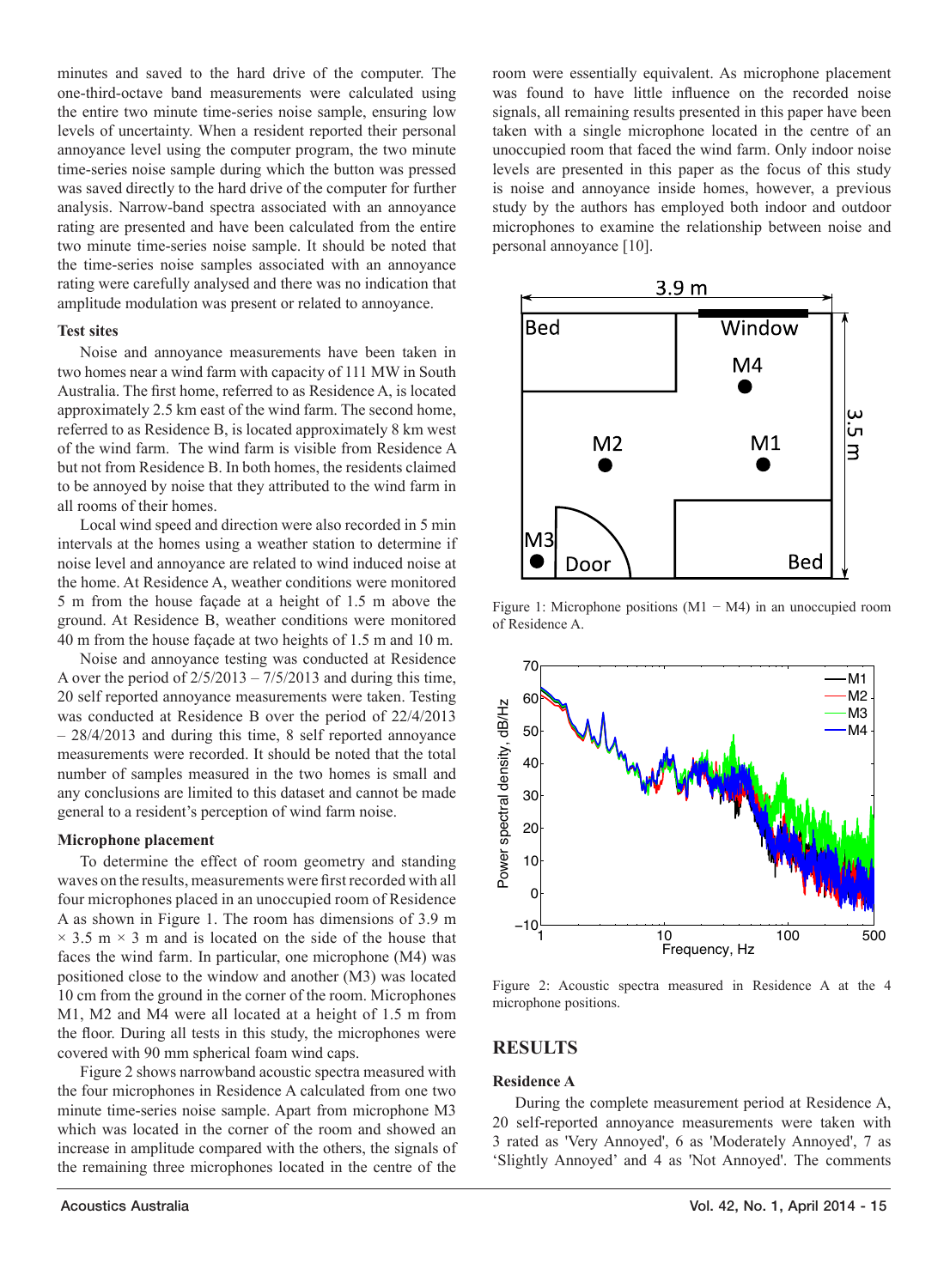accompanying each annoyance rating are presented in Table 1. These comments show that the resident perceives unwanted noise and can describe it. Additionally, the comments suggest that the noise is perceived as thumping, rumbling or roaring.

Table 1: Annoyance ratings and corresponding resident comments. Repeated comments are only listed once.

| <b>Annoyance rating</b> | <b>Comments</b>                                                                                                                                    |
|-------------------------|----------------------------------------------------------------------------------------------------------------------------------------------------|
| 'Very Annoyed'          | Loud rumbling noise                                                                                                                                |
| 'Moderately Annoyed'    | Thumping, roaring noise<br>٠<br>Rumbling noise<br>٠<br>Weird dreams and slight headache<br>٠                                                       |
| 'Slightly Annoyed'      | Bad nights sleep, not much noise<br>٠<br>Weird dreams, hardly any noise<br>٠<br>Rumbling<br>٠<br>Felt pressure in ears<br>٠<br>Mild whirring noise |

Figure 3 shows the un-weighted *Leq,2min* level, local wind direction and wind speed with annoyance ratings at Residence A. The data from 2/5/2013 to 7/5/2013 are divided into three figures for clarity.

In general, the data in Fig. 3 reveal a strong relationship between local wind speed and noise level. In dataset 1 (Fig. 3 (a)), the wind speed ranges from 0 to 5 m/s. The dominant wind direction from the evening of 2/5 until the early morning of 3/5 is N/NE. For the rest of the measurement period of dataset 1, the wind direction is scattered. During this period, the resident rated themselves as 'Not Annoyed' to 'Moderately Annoyed'.



(Figure 3a) Dataset 1 from 6.25PM 2/5 to 8.25PM 3/5.







(Figure 3c) Dataset 3 from 8.26PM 6/5 to 10.46PM 7/5.

Figure 3: Wind direction, wind speed and *Leq,2min* with annoyance ratings at Residence A.

Dataset 2 in Figure 3(b) shows the largest portion of the measurement period during which the resident was most annoyed. During this time, the local wind speed was high at up to 8 m/s and the dominant wind direction was NE. Of the three times that the resident was 'Very Annoyed', two occurrences correspond to relatively high noise levels between 75 and 80 dB (0.55AM 5/5 and 7.25AM 5/5). However, the third 'Very Annoyed' measurement does not follow this trend and occurs when the noise level is between 65 and 70 dB (8.25PM 5/5).

In dataset  $3$  (Fig.  $3(c)$ ), the local wind direction was mostly scattered and the wind speed was low, measuring 0 m/s half of the time. During this measurement period, the resident rated themselves as 'Not Annoyed' to 'Moderately Annoyed'.

Figure 4 shows all measured noise spectra associated with the annoyance ratings in one-third octave bands compared to the curve representing the median hearing threshold as listed in ISO:226 [11]. This figure shows that as annoyance increases from 'Not Annoyed' to 'Very Annoyed', there is a general increase in the noise levels at low frequencies below 100 Hz as well as a slight increase in the levels of broadband energy to 1 kHz. At the highest annoyance rating, the highest noise levels are recorded across the entire frequency range of interest. The levels of noise in Fig. 4 are low and are at the limits of detectability. The recorded noise is observed to only just exceed the median hearing threshold at low frequencies between 50 and 100 Hz at the highest annoyance rating.

In Figure 5 the acoustic narrow-band power spectral density of two annoyance cases are compared. The noise floor of the recording system measured in the anechoic chamber at the University of Adelaide is also included for comparison. The spectra in Fig. 5 have been calculated using Welch's averaged modified periodogram method of spectral estimation with a Hanning window of length 512000 points, 50% overlap and 512000 FFT points. The power spectral density has also been corrected by dividing by the bandwidth in order to compensate for the use of a Hanning window [12]. In both annoyance cases, the wind farm was operational and the power output was high at 60% and 90% for the 'Not Annoyed' and 'Very Annoyed' cases, respectively. When the resident rated themselves as 'Very Annoyed', higher noise levels were recorded and the local wind speed was high at 8 m/s. Conversely, when the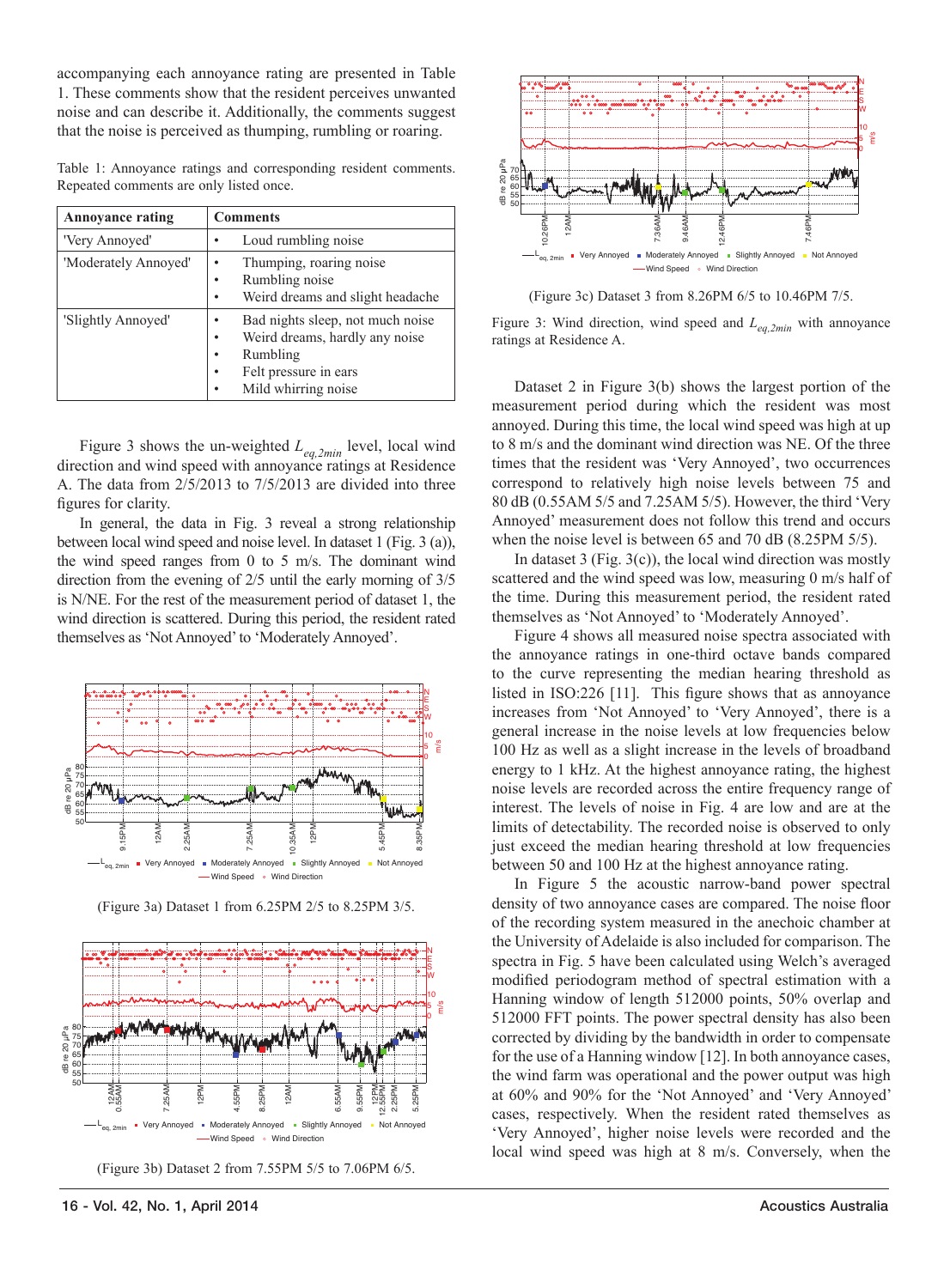resident was not annoyed, the noise levels were lower and the local wind speed was 0 m/s. High amplitude peaks are visible in the 'Not Annoyed' noise spectrum at frequencies of 1.6 Hz, 2.4 Hz and 3.2 Hz which corresponds to harmonics of the blade pass frequency at 0.8 Hz. These peaks are likely visible in the noise spectrum due a reduction in the background noise at very low wind speed.



Figure 4: One-third-octave band spectra (un-weighted) for all annoyance ratings at Residence A compared to the median hearing threshold.



Figure 5: Power spectral density (un-weighted) of acoustic data for two annoyance ratings.

Figure 6 shows the wind farm capacity factor over the measurement period compared with the un-weighted *Leq,2min* level and annoyance ratings. Again the data from 2/5/2013 to 7/5/2013 are divided into three figures for clarity. Figure 6 shows that when the wind farm output power was close to maximum, the resident was either 'Slightly Annoyed' (Fig. 6(a)) or 'Very Annoyed' (Fig. 6(b)). The wind speed at the residence at these times was  $0 - 2$  m/s and  $5 - 8$  m/s, respectively and the corresponding noise level was measured to be  $65 - 70$  dB and  $75 - 80$  dB, respectively. If the wind farm was the source of annoying noise, it would be expected that the highest annoyance level would be to be reported when the local wind speed was low (minimising masking noise) and when the wind farm output was high. However, from the results, it appears that annoyance is most likely related to sound level and local wind speed at Residence A.



(Figure 6a) Dataset 1 from 6.25PM 2/5 to 8.25PM 3/5.



(Figure 6b) Dataset 2 from 7.55PM 5/5 to 7.06PM 6/5.



(Figure 6c) Dataset 3 from 8.26PM 6/5 to 10.46PM 7/5.

Figure 6: Wind farm capacity factor and *Leq,2min* level with annoyance ratings at Residence A.

### **Residence B**

During the complete measurement period at Residence B, 8 self-reported annoyance measurements were taken with 1 rated as 'Very Annoyed', 2 as 'Moderately Annoyed', 2 as 'Slightly Annoyed' and 3 as 'Not Annoyed'. No comments were left by the resident. Figure 7 shows the un-weighted *Leq,2min* level, local wind direction and wind speed with annoyance ratings at Residence B. The data from 22/4/2013 to 28/4/2013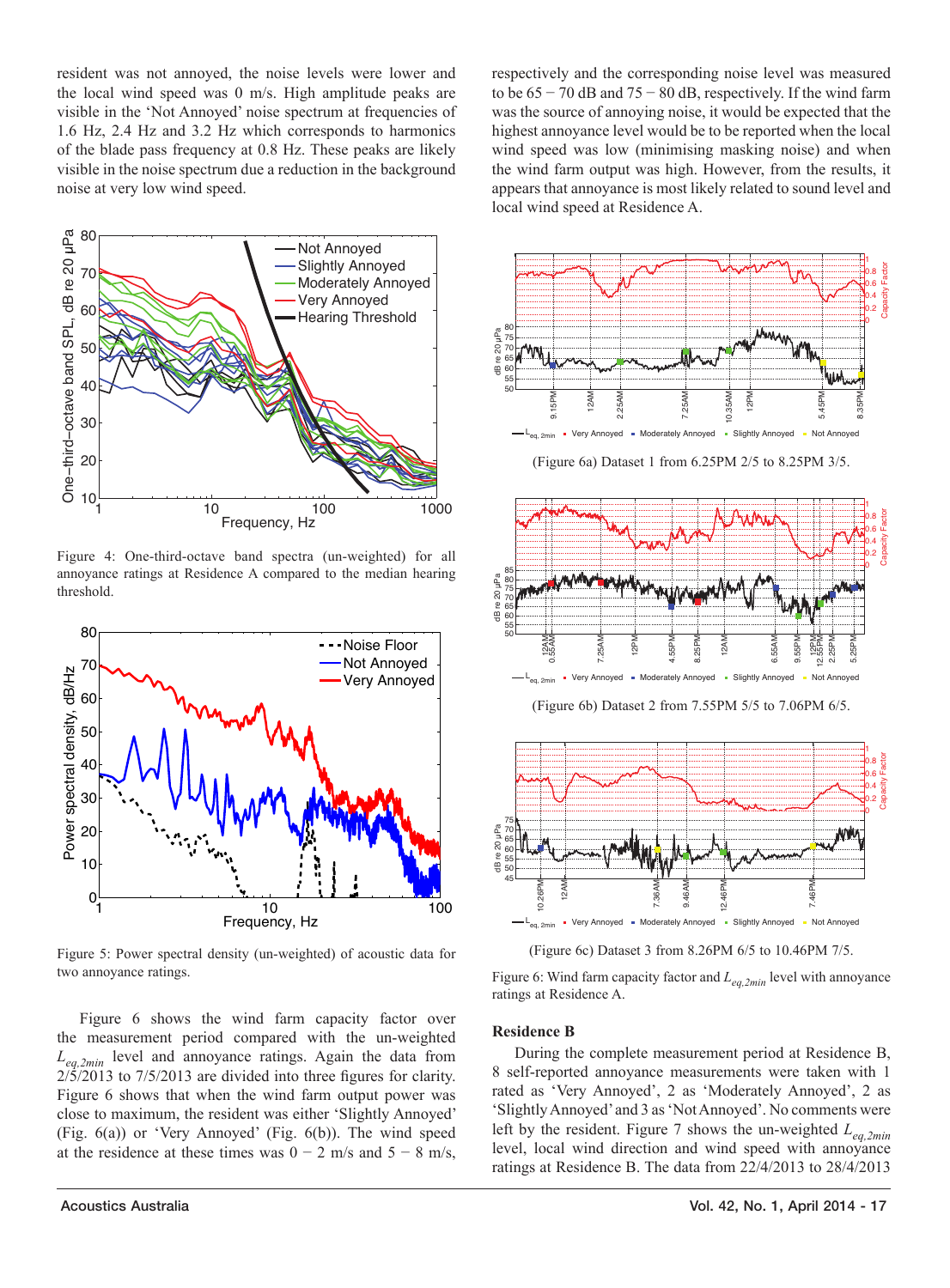are divided into two figures for clarity.

As seen for Residence A, the data taken at Residence B in Fig. 7 reveal a strong relationship between local wind speed and noise level. During times of high local wind speed and noise level, the dominant wind direction was SW. Interestingly, the times that the resident was either 'Very Annoyed' (12.35AM 28/4) or 'Moderately Annoyed' (9.35PM 25/4, 3.20AM 26/4) do not necessarily coincide with the highest noise levels or times of highest local wind speed.



 $-\mathsf{L}_{\texttt{eq, 2min}}$  " Very Annoyed " Moderately Annoyed " Slightly Annoyed " Not Annoyed  $\mathsf{L}_{\texttt{eq, 2min}}$  and  $\mathsf{C}_{\texttt{max}}$  and  $\mathsf{C}_{\texttt{max}}$  and  $\mathsf{C}_{\texttt{max}}$  and  $\mathsf{C}_{\texttt{max}}$  and  $\mathsf{C}_{\texttt{max}}$  and  $\mathsf{C}_{\texttt{max}}$  -Wind speed @10m . Wind Direction [@1.5m](mailto:@1.5m) . Wind Direction @10m

(Figure 7a) Dataset 1 from 5.00PM 22/4 to 4.00PM 25/4.



(Figure 7b) Dataset 2 from 3.00AM 26/4 to 11.05PM 28/4.

Figure 7: Wind direction, wind speed and  $L_{eq,2min}$  with annoyance ratings at Residence B.

Figure 8 shows all measured noise spectra associated with the annoyance ratings at Residence B in one-third octave bands compared to the curve representing the median hearing threshold. The highest noise levels are evident in the low frequency and infrasonic region. Again the levels of noise are low and only exceed the median hearing threshold at frequencies above 100 Hz.

One of the 'Slightly Annoyed' measurements (2.35AM 25/4) contains tonal components that may correspond to harmonics of the blade pass frequency at 1.6, 2.4, 3.2 and 4 Hz and these tones are also visible in the 'Slightly Annoyed' one-third-octave band spectrum in Fig. 8. This measurement was taken when the local wind speed was 0 m/s and therefore when very low background noise levels were present. Conversely, when the resident rated themselves as 'Very Annoyed' (12.35AM 28/4), broadband noise levels were recorded and the local wind speed was higher at 3 m/s.

The sound levels at Residence B (in Fig. 7) contain a lot of peaks during the day time and additionally peaks are visible in the spectra of Fig. 8. It is worth noting that the authors did listen to the audio obtained at Residence B but the source of these peaks could not be determined as they did not occur during times of reported annoyance.



Figure 8: One-third-octave band spectra (un-weighted) for all annoyance ratings at Residence B compared to the median hearing threshold.

Figure 9 shows the wind farm capacity factor over the measurement period compared with the un-weighted *Leq,2min* level and annoyance ratings at Residence B. Again the data from 22/4/2013 to 28/4/2013 are divided into two figures for clarity. Figure 9(b) shows that when the wind farm output power was close to maximum, the resident was either 'Not Annoyed' (8.25AM 27/4) or 'Very Annoyed' (12.35AM 28/4). The local wind speed at both of these times was  $2 - 3$  m/s and the noise measured in the home was broadband at a level of  $50 - 55$  dB and  $45 - 50$  dB, respectively.

#### **CONCLUSION**

This paper has presented measurements of noise level, local wind speed and direction and personal annoyance in two homes near a wind farm. The noise level measured in both homes was found to be controlled by local wind speed more than any other factor. The highest noise levels were measured in the low frequency and infrasonic range however the levels at these frequencies were below the median hearing threshold making them unlikely to be audible by a person with normal hearing.

Annoyance was found to be related to noise level and local wind speed in the home located 2.5 km from the wind farm. However, at the home located 8 km from the wind farm, annoyance was not controlled by noise level. In this case, time of day seemed to be a more important factor.

When the local wind speed was at a very low level,